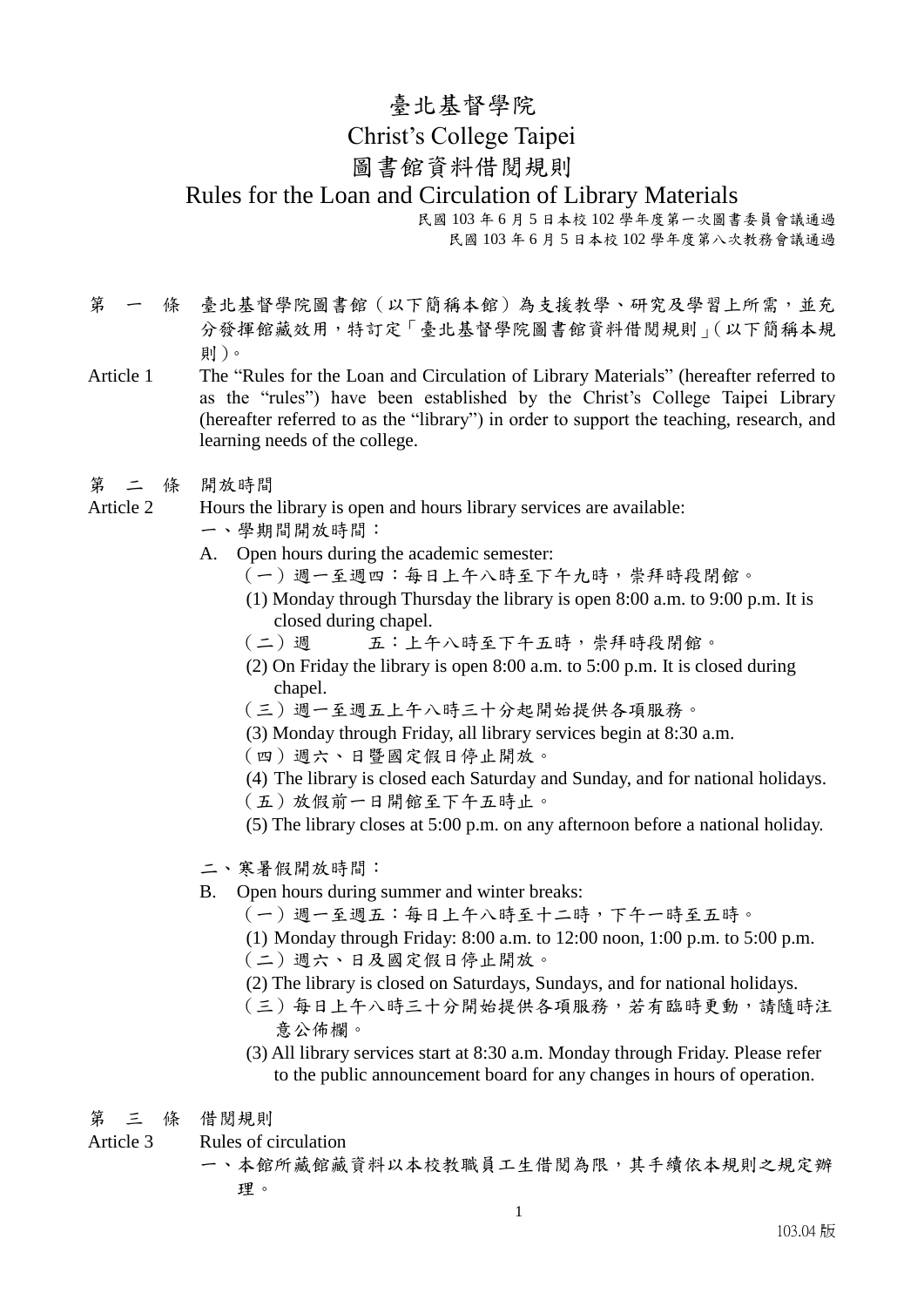- A. All library materials are exclusively for the use of the students, faculty and staff members of Christ's College Taipei, according to the library rules.
- 二、借用館藏資料時,請憑「學生證卡」、「教職員證卡」或「兼任教師借書證」 親自辦理。
- B. Student ID cards, faculty and staff ID cards, and library cards for part-time faculty and staff members must be presented in person when checking out books and materials.
- 三、持臨時借閱證者,請出示身份證或或其他有照片之證件證明身份後方可辦 理借書。
- C. When a temporary ID card is used, a government-issued ID or a relevant photo ID will also be required.
- 四、「一般書籍」的借閱辦法:
- D. Rules for borrowing books:
	- (一)借閱冊數及期限:
	- (1) Borrowing limits and loan periods

1.專任教職員借書二十冊,期限一個月。

a.Full-time faculty and staff members: 20 books, one month each.

2.專任教職員教學研究借書五十冊,期限一年。

b.Full-time faculty and staff members for teaching and research: 50 books, one year each.

3.兼任教師借書八冊,期限一個月。

c.Part-time faculty and staff: 8 books, one month each.

4.學生借書八冊,期限二週。

d.Students: 8 books, two weeks each.

- (二)學生、兼任教職員工的學期借還書截止日為期末考當週的週一。
- (2) For students and part-time faculty or staff members , the deadline for the return of library books and materials is the Monday of final exam week.
- 五、「視聽資料」的借閱辦法:
- E. Rules for borrowing audio/visual materials :
	- (一)學生:限館內使用
	- (1) Students: Audio/visual materials are available for library use only.
		- 1.視聽借閱件數:二件。
		- a. Loan limit for audio/visual materials: two items.
		- 2.借期:當天閉館前歸還。
		- b. Loan period: Audio/visual materials must be returned by closing time.
		- 3.憑學生證卡借閱,押學生證卡借一副耳機。
		- c. Audio/visual materials and headphones can be checked out by presenting a student ID card which will be held by the library.
		- 4.當天閉館前未歸還者,視聽每件罰款新臺幣五佰元,耳機每副新臺 幣三佰元。
		- d. The fine for not returning audio/visual materials is NT\$500. The fine for headphones is NT\$300.
	- (二)教職員:可借出館外
	- (2) Full and part-time faculty and staff: Audio/visual materials can be checked out of the library.
		- 1.視聽借閱件數:六件。
		- a. Loan limit for audio/visual materials: six items.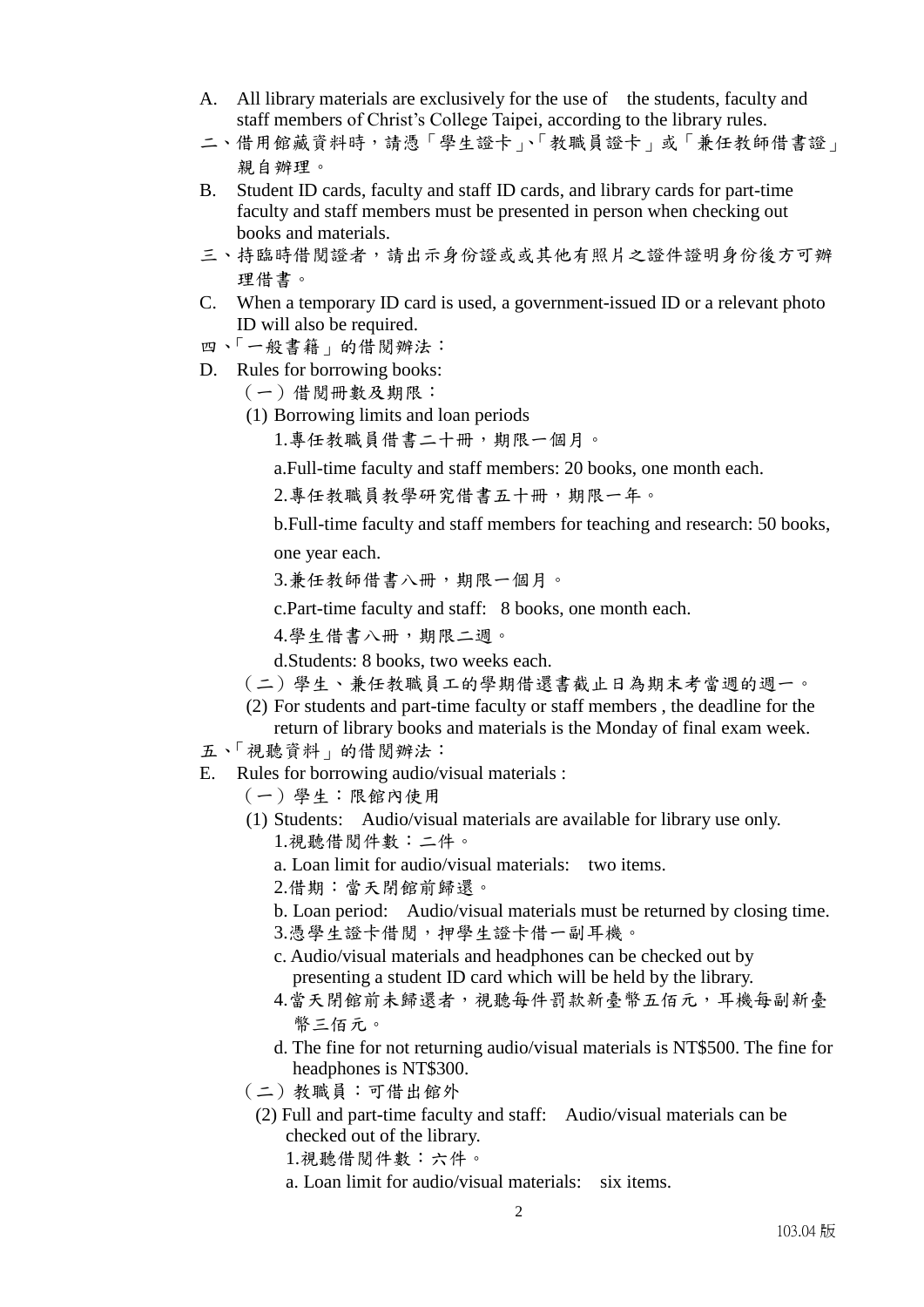2.借期:一天(可續借一次)

- b. Loan Period: One day (a one-time renewal is allowed.)
- 3.憑「教職員證卡」、或「兼任教師借書證」借閱。

c. A faculty or staff I.D. card or a part-time faculty member's library card must be presented when borrowing materials.

- 六、「隔夜借書」的借閱辦法:
- F. Rules for borrowing books and materials overnight:
	- (一)借閱內容:過期期刊、期刊合訂本、過期報紙。
	- (1) Materials to be lent: old publications, bound volumes of periodicals, and old newspapers.
	- (二)借閱數量:專任教職員十二冊,兼任教師、學生六冊。
	- (2) Loan Limit: 12 items/volumes for full-time faculty and staff; 6 for students or part-time faculty.
	- (三)借閱時間:閉館前一小時,開放借閱;即週一至週四晚上八時至九 時,週五下午四時至五時。
	- (3) Check-out time: within one hour of closing.
	- (四)借閱期限:借至次一開館日的上午九時止。
	- (4) Deadline for return of items: All borrowed items/volumes must be returned by 9:00 a.m. the next day the library is open.
	- (五)偶遇三天以上(含三天)連續假期時,不辦理隔夜借書。
		- (5) Items may not be borrowed on long weekends or during national holidays consisting of three consecutive days or more.
- 七、「期刊附 CD」的借閱辦法:
- G. Rules for borrowing supplementary CDs of periodicals:
	- (一)當期的期刊 CD:僅限館內使用,不可攜出館外,請拿證件至櫃檯 辦理借閱,要押證件,須當天借當天還。
	- (1) Supplementary CDs for current-issue periodicals: These CDs are for library use only. Do not take them outside the library. To use a CD, please present the appropriate photo I.D. as security at the check-out counter. The CD must be returned before the closing of the library on the same day.
	- (二)過期的期刊 CD:學生僅限館內使用,教職員可借出館外,比照"視 聽資料"的借閱規則。
	- (2) Supplementary CDs for old periodicals: Students must use these CDs in the library. Faculty and staff members can borrow them according to the rules for borrowing audio/visual materials.
- 八、「教師指定用書」的使用辦法:
- H. Rules for the use of "Reserved Books"
	- (一)「教師指定用書」依授課教師按不同課程,指定書籍放置「教師指定 用書」專區。
	- (1) Reserved books are located in the Reserved section under the course title.
	- (二)「教師指定用書」僅限館內閱覽,不可外借。
	- (2) Reserved Books are for use in the Library. They cannot be taken out.
	- (三)教師指定用書清冊可至圖書館 WebPAC 系統查詢。
	- (3) A list of reserved books can be found on the library's online WebPAC search system.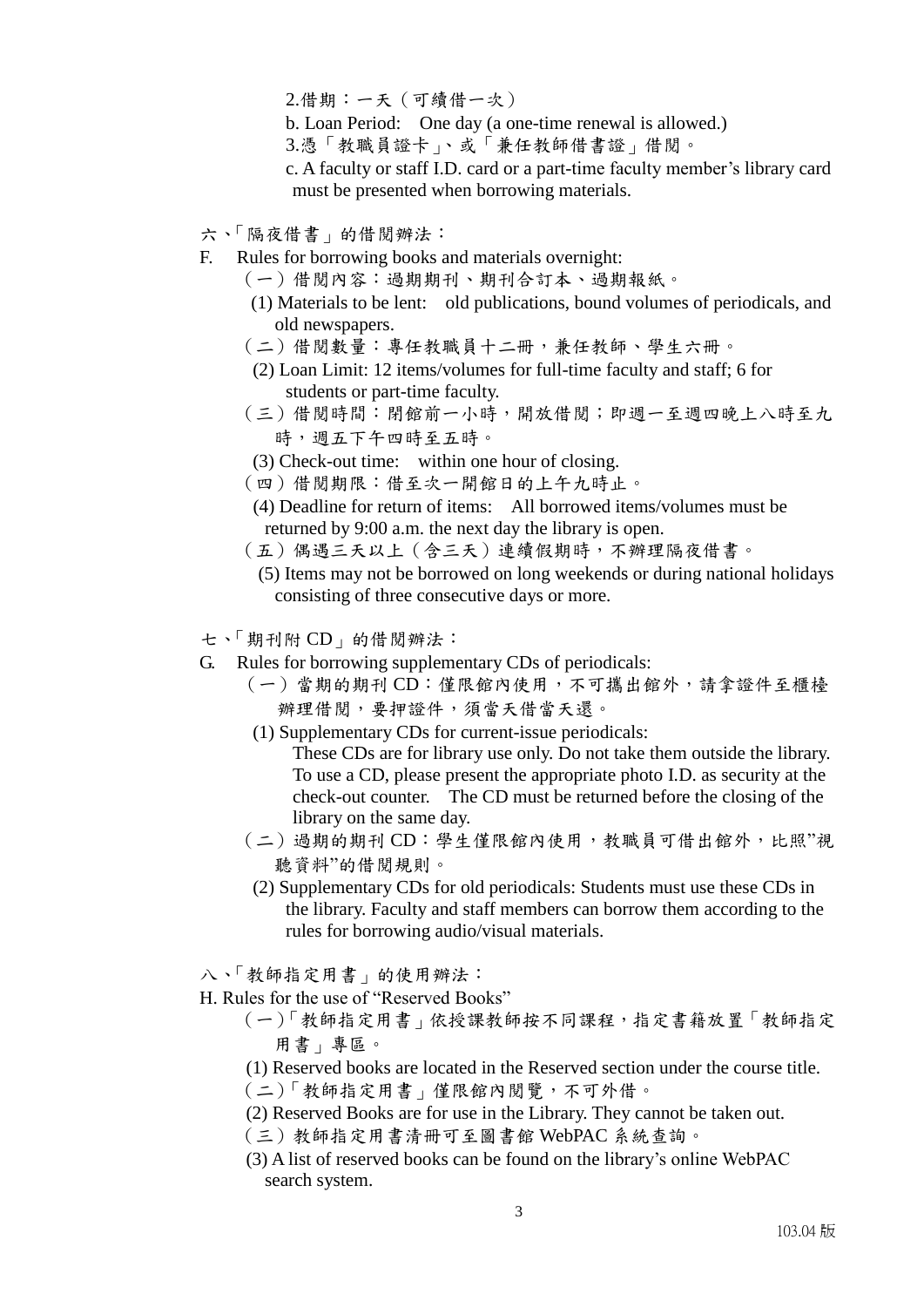- (四)「教師指定用書」依課程名稱/指定教師名稱,於專區分開排架,使 用完畢請依標示歸回原位,請勿將「教師指定用書」放到書車或書庫, 影響其他人使用。
- (4) After reading these books, students must return them directly to the Reserved Book shelves. They should not be placed on the return-book carts or area.
- 九、讀者欲借之書已為他人借出時,可自行透過網際網路在 WebPAC 查詢系統 線上預約;若讀者有書已經逾期或罰款未繳,則無法使用預約功能,視聽 資料不提供預約。
- I. Readers can reserve books that have been checked out using the library's WebPAC search system via online access. Audio/visual material is not available for reservation. The reservation privilege of those who have unpaid fines or overdue books will be suspended.
- 十、借書期滿前可續借一次,但若所借圖書已被他人預約、已經逾期、或有罰 款未繳時,不得續借;續借可自行透過網際網路在 WebPAC 查詢系統線上 續借。
- J. A book may be renewed one time the day before the book is due. Book renewals can be completed via the online WebPAC system or at the library's check-out counter.

Exception 1: The book has been reserved by another person.

Exception 2: Fines have not been paid.

- 十一、學生與教職員辦理借書、續借、還書、預約、或繳交罰款,請隨時在 WebPAC 「個人資料查詢」的功能查詢讀者借閱狀況。
- K. Faculty, staff and students are able to check their account status regarding books on loan, renewals, returns, reservations, and fines via the online WebPAC's "Personal Information Search."
- 十二、不外借之特殊館藏:
- L. Special books and materials not for circulation:
	- (一)參考工具書(字典、辭典、百科全書、年鑑等)限在館內閱覽。
	- (1) Reference books, such as dictionaries, encyclopedias, almanacs are restricted to library use only.
	- (二)珍版書、絕版書,概不外借。
	- (2) Collectible books and out-of-print books cannot be borrowed.
	- (三)當月期刊限在館內閱覽,過期期刊可隔夜借閱。
	- (3) Current periodicals are restricted to library use only. Old periodicals can be borrowed for overnight reading.
	- (四)尚未整理完竣之圖書,概不外借。
	- (4) Books that have not yet been processed by the library cannot be borrowed.
- 十三、借出書籍,遇有清查、整理、或裝訂等時,得隨時索回。
- M. When borrowed books are needed by the library for inventory, restoration, or binding, they must be returned upon request.
- 十四、教職員離職或學生離校時,須在離校前還清借書及罰款,否則不予辦理 離校手續。